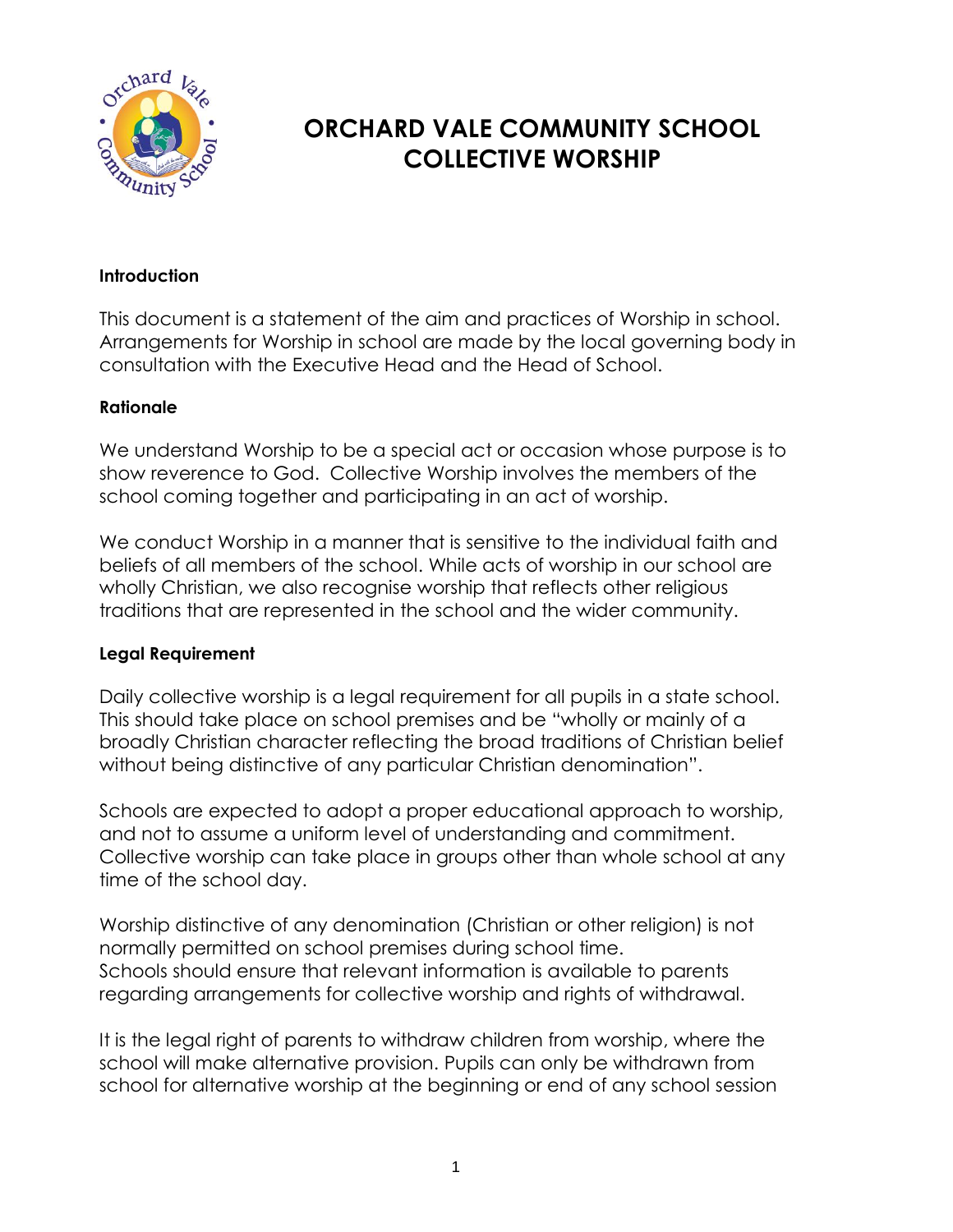## **What is Collective Worship?**

"Collective worship, which is different from corporate worship (worship among a body of believers), is what happens when a diverse group comes together to explore and celebrate its highest common values without violating the integrity of individuals and minorities".

## **General Aims**

Collective Worship should be a time which is meaningful and educative for the children and should also foster a sense of awe and wonder of the world in which they live.

We at Orchard Vale are committed to developing the social, personal, moral and spiritual wellbeing of all our pupils, and believe that Collective Worship has a vital role to play in this.

We take seriously the directives from the DfE and S.A.C.R.E's and have used their guidelines to form the basis for our 'Collective Worship'.

We realise the need for monitoring, reviewing and evaluating practice within Collective Worship.

## **Specific Aims**

We have developed and keep a record of the themes and content of our acts of worship so that a judgement can be reached on whether the majority of these are of a broadly Christian character. We would hope that worship:

- Is varied in grouping, content and leadership
- Is appropriate to the age, aptitude and family background of our pupils
- Is challenging and enriching
- Takes place in an appropriate setting
- Provides opportunities for pupils to participate in planning, presentation and response.

We accept that worship is generally understood to imply the recognition of a supreme being.

With the words and activities undertaken we aim to recognise the existence of a deity,

Due to this our Collective Worship will include:

- Sharing values of a Christian nature
- Opportunities for prayer or meditation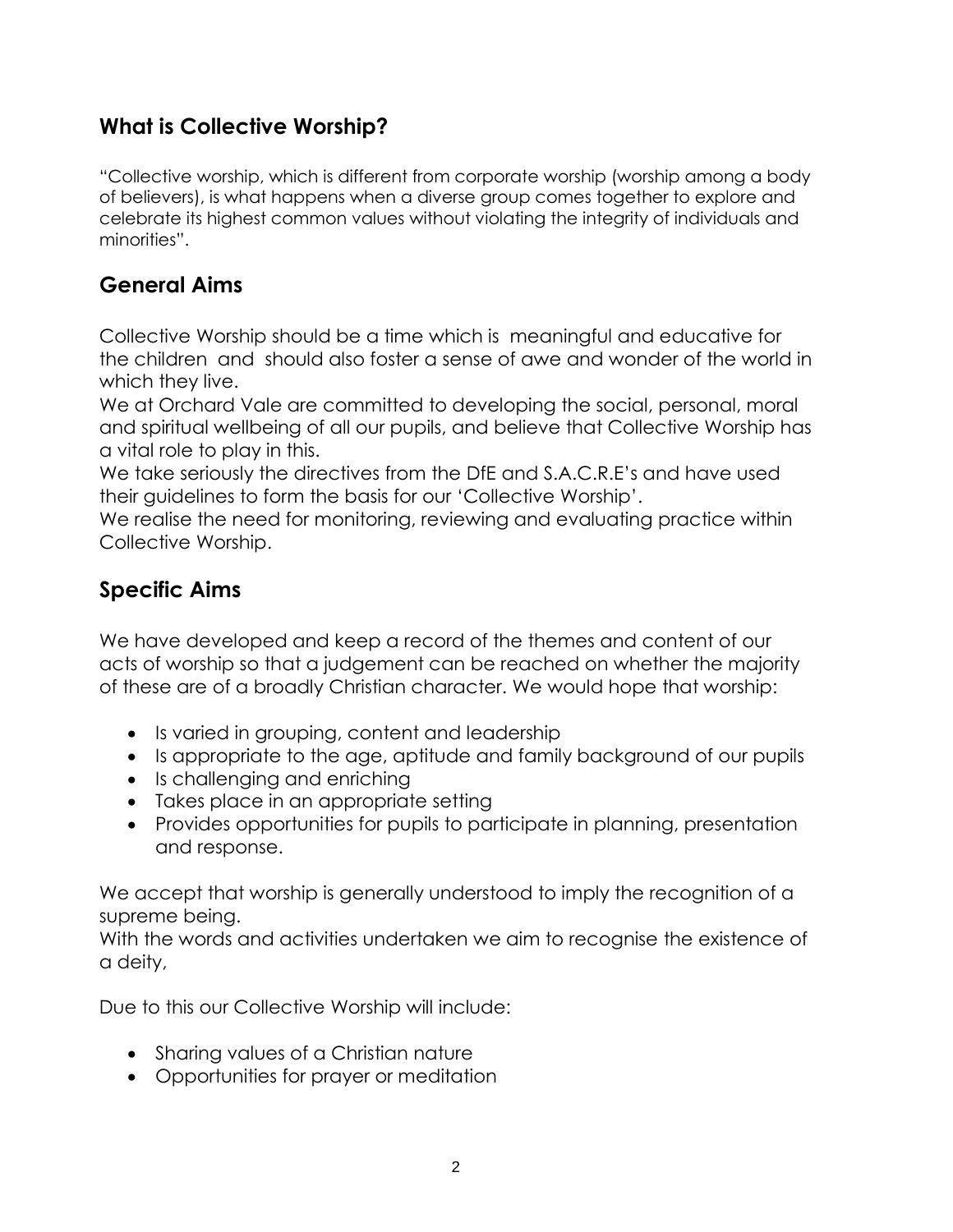- Opportunities for reflect upon reading from holy texts or other writing which bring out religious/moral themes
- Music, drama and dance

## **Organisation**

We recognise the need for creating a 'sense of occasion' for collective worship but also appreciate the difficulty of meaningfully discussing spiritual/moral issues with the full primary age range.

Therefore only 1 of the 5 weekly assemblies is taken with the whole school together.

Key Stage 2 meet twice a week for a full assembly, which deals with one of the listed topics. In addition there is a daily participation in various 'Circle Time' themes.

Key Stage 1 meet once a week for a full assembly based on one of the listed topics. In addition they have 3 weekly meetings of classes or full year groups to participate in various 'Circle Time' themes.

An act of collective worship should last about 10 – 15 minutes. However it is recognised that celebratory assemblies may last longer.

During Collective Worship the hall must be considered a quiet room for individual reflection, an idea which should be sponsored by teachers themselves.

Consequently it is not a time for raising disciplinary issues – this must be at a separate time as it distracts from spiritual quality of the gathering. Suitable music is usually played before and after a gathering to help create a reflective atmosphere.

Themes for assemblies have been collated by the co-ordinator after consultation with other teachers. In order to promote individuality of teaching styles it will be up to each teacher to decide how they will approach their given theme. Good practice in the past has produced a rota system with built in flexibility, this will continue.

We try to include speakers particularly our local clergy and visitors from other local churches, on a regular basis, and to explore other resources in the community.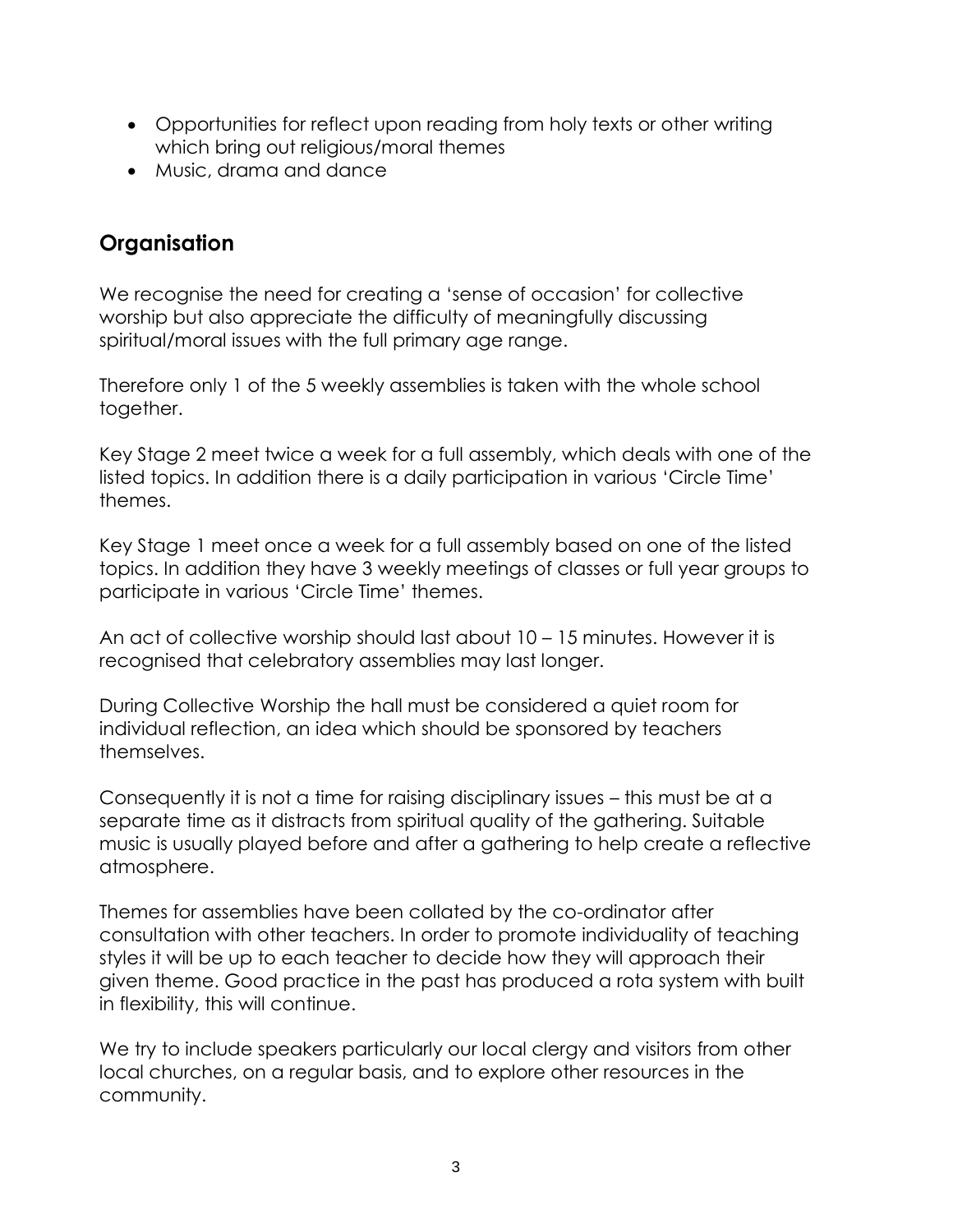The co-ordinator, in consultation with the Head of School, monitors effective delivery in this area and reviews and evaluates on an annual basis. Changes will then be made as necessary.

We work a 2-year rolling programme leaving flexibility for pursuing relevant issues as they may occur.

We aim to make parents aware of our policy for collective worship and their rights of withdrawal. If after consultation with the Head of school, a parent does choose to withdraw their child it is up to the school to make alternative arrangements both in accommodation and supervision.

Parents can ask to supervise children themselves (as in the case with Jehovah's Witnesses) and must be allocated accommodation. A parent might request alternative instruction for their child i.e. Muslim teachings; the school should undertake to provide this as long as they can do so at no extra cost.

### **Friday whole school gathering – led by Head of School or Deputy Head of School**

Obviously 'happy' assemblies depend very much upon what activities have been undertaken by the children during the preceding week and class assemblies usually reflect current topic work. We try to encourage pride of achievement, a sense of community and shared values.

Therefore we are celebrating our highest common values and raising the sights of the school community.

Although aspects of these assemblies are religious, they often involve broad human experience, which is not explicitly religious, however a part of each assembly is specifically set aside as worship. It must be noted that children obtain most enjoyment from watching other children perform and performing children welcome the challenge of being in the 'limelight'.

### **Evaluation Criteria**

Collective worship is good when:

- It fosters a sense of community and shared experience
- It is challenging and enjoyable, extending pupils understanding and imagination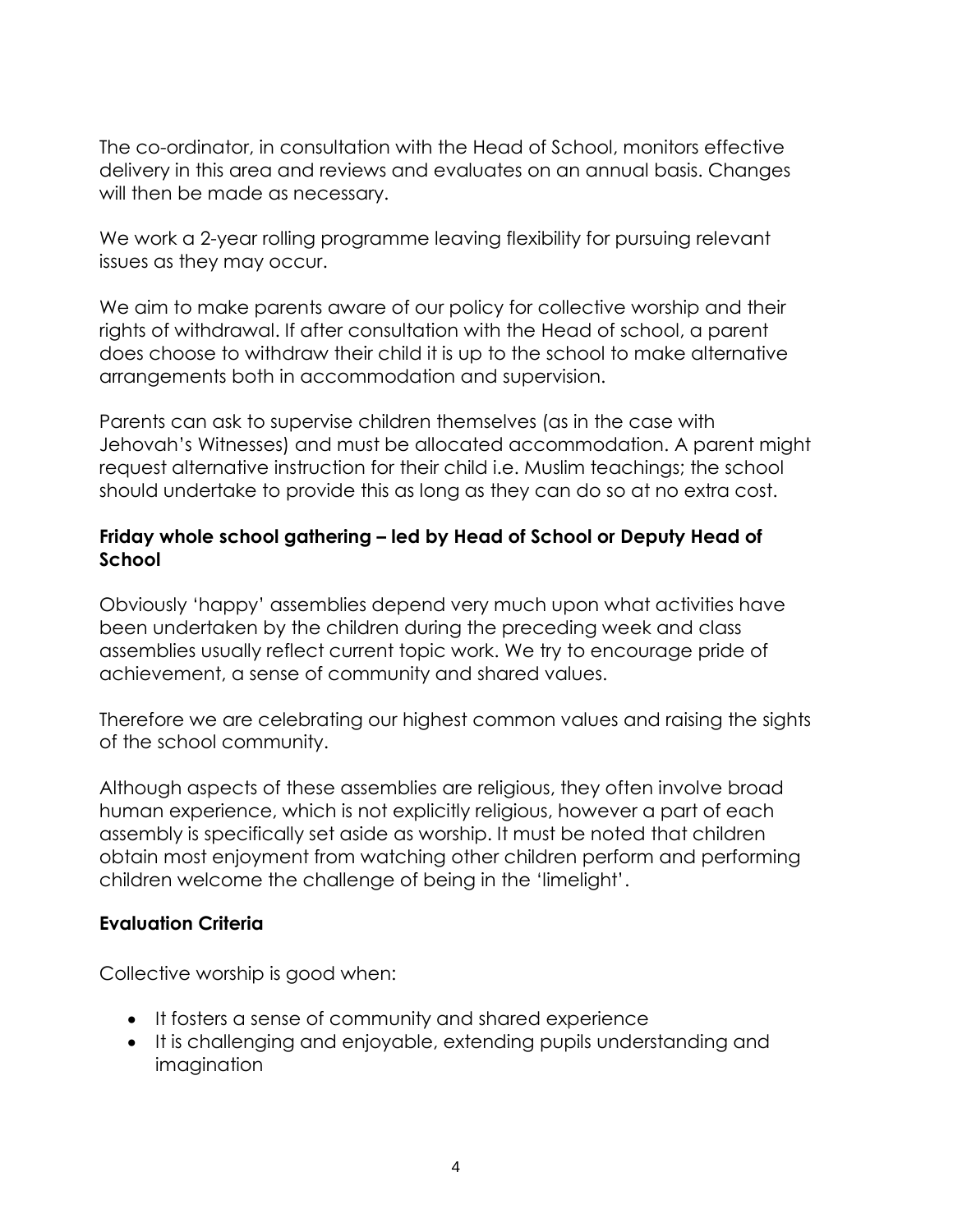- It fosters a thought-provoking atmosphere allowing for spiritual reflection and response
- It provides opportunities for pupils to respond to specific accounts of Christian and other experience (personal, biographical, scriptural) and to engage in, or observe, religious activities (prayer, singing, silence).
- It encourages pupil participation, and enables them to practise a certain skills such as being still, listening, saying or singing words together, as well as performance skills in speaking and playing instruments.
- It is appropriate to an educational setting, taking account of pupils family backgrounds, ages and aptitudes.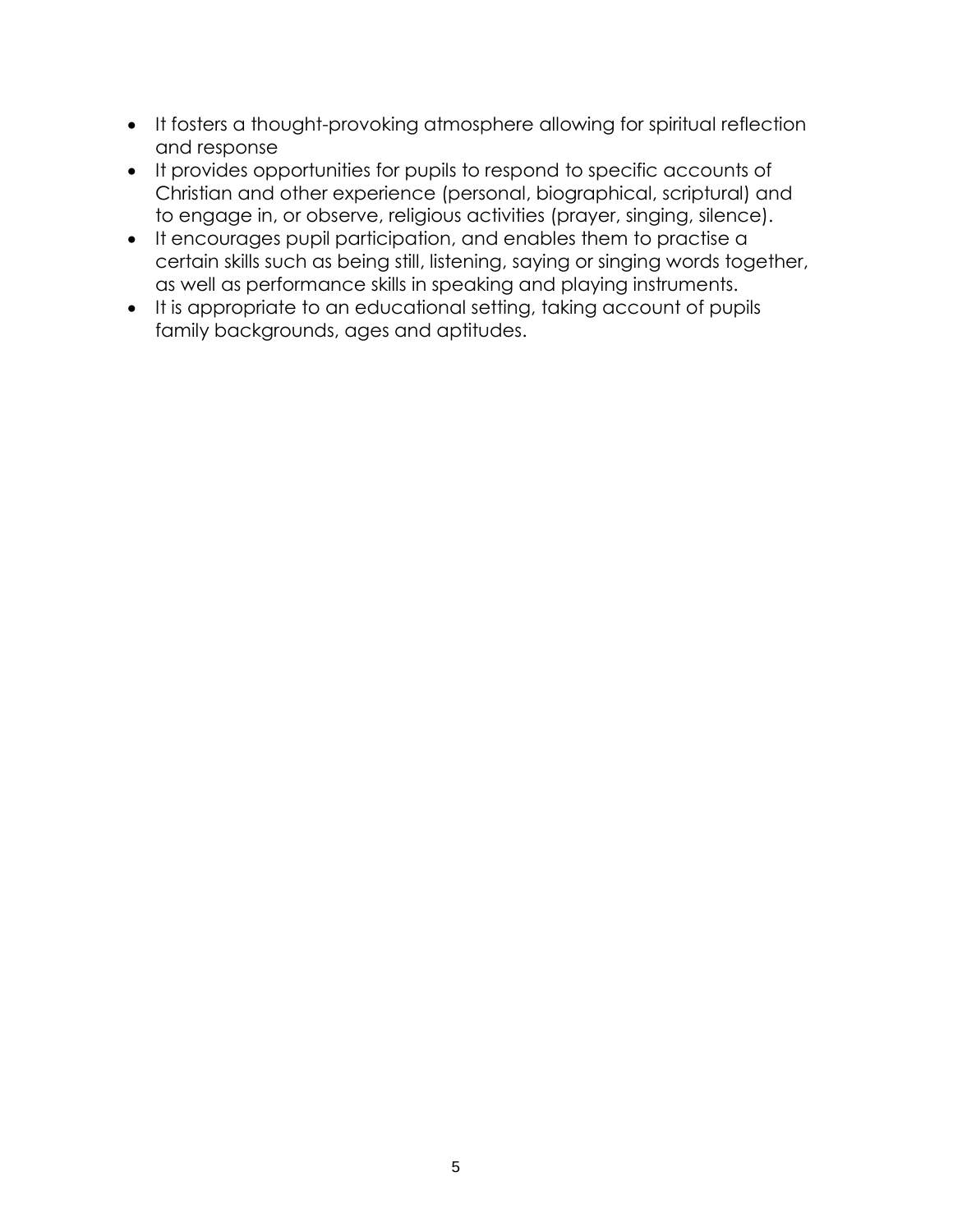# **GUIDANCE TO TEACHERS TO AID THE DELIVERY OF ASSEMBLIES**

## **What do I do with my 15 minutes?**

The following A-Z of means and moods of worship may offer food for thought in extending our repertoire of appropriate experiences.

| <b>Means of Worship</b>      | <b>Moods of Worship</b> |
|------------------------------|-------------------------|
| Artefacts/natural materials  | Asking/Petition         |
| Collaboration                | Awe                     |
| Communal action              | Celebration             |
| Drama/Mime/Role play         | Community               |
| Environment                  | Compassion              |
| Listening                    | Delight                 |
| Meditation                   | Giving                  |
| Movement/Dance               | Hope                    |
| Music                        | Joy                     |
| <b>Personal Experiences</b>  | Mystery                 |
| Pictures/images/icons/slides | Peace                   |
| Poetry                       | Praise                  |
| Prayer                       | Reassurance             |
| Readings - sacred/secular    | Reflection              |
| Ritual                       | Respect                 |
| Silence/Stillness            | Response                |
| Singing                      | <b>Stillness</b>        |
| Speaking/Choral Speaking     | Thanksgiving            |
| Story - Fable, biography     |                         |
| Fiction/Parable              |                         |

# **Ways of organising the assembly (more easily done in smaller group assemblies) might be: -**

- Paired discussion on given theme
- A quiet reflective moment when hall is lit with candles
- Visualisation the child is in the story
- Story read with shapes or pictures to illustrate
- Looking at contrasting pictures bad/good e.g. rubbish dump/ mountains in white snow
- A brick wall (blanks) fill in ideas to strengthen ethos of school